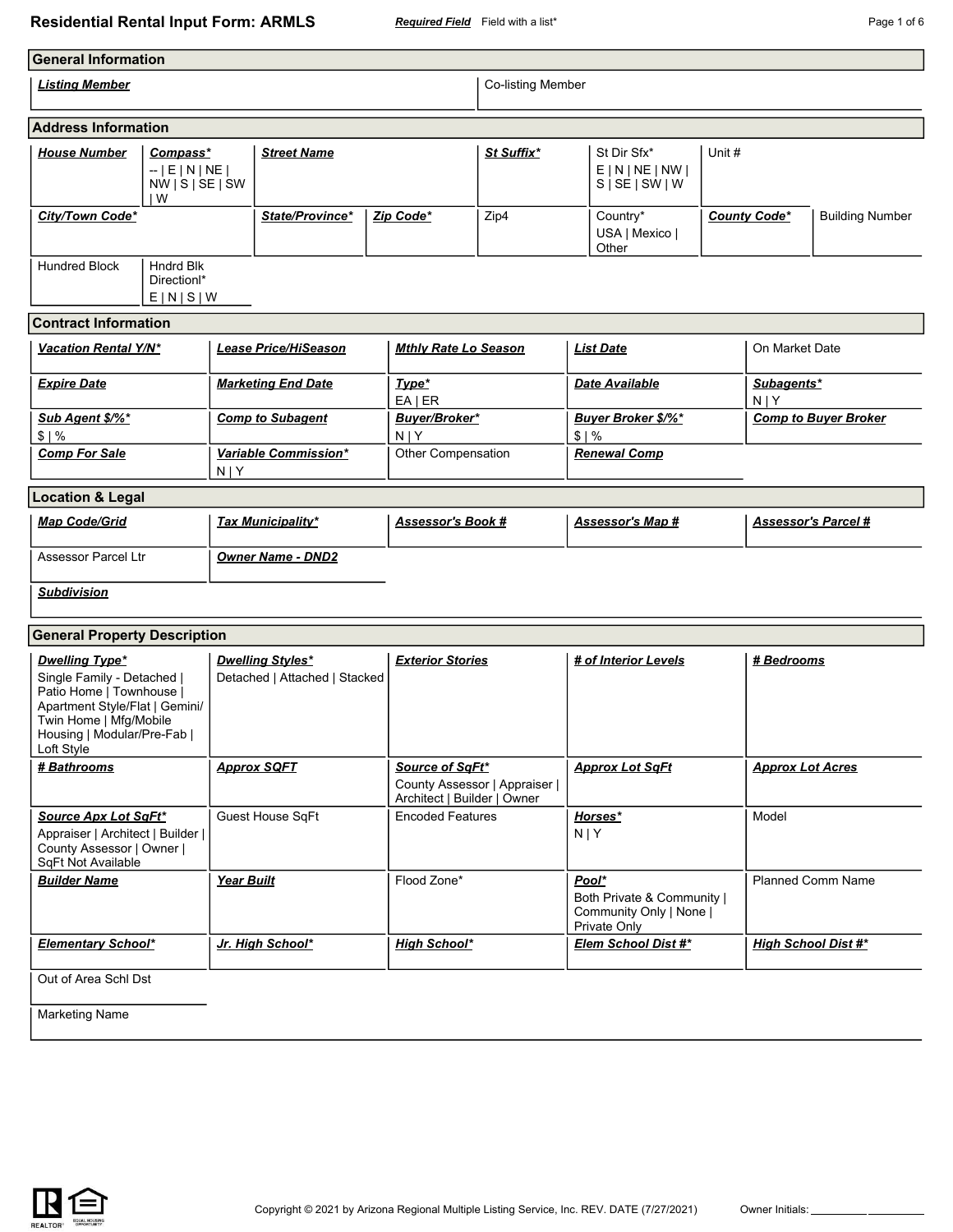| <b>Remarks &amp; Misc</b> |                |  |  |
|---------------------------|----------------|--|--|
| Cross Street              |                |  |  |
|                           |                |  |  |
| Directions                |                |  |  |
|                           |                |  |  |
|                           |                |  |  |
|                           |                |  |  |
| <b>Public Remarks</b>     |                |  |  |
|                           |                |  |  |
|                           |                |  |  |
|                           |                |  |  |
| Private Rmks - DND2       |                |  |  |
|                           |                |  |  |
|                           |                |  |  |
|                           |                |  |  |
|                           |                |  |  |
| Semi-Private Remarks      |                |  |  |
|                           |                |  |  |
|                           |                |  |  |
|                           |                |  |  |
| Office Remarks            |                |  |  |
|                           |                |  |  |
|                           |                |  |  |
|                           |                |  |  |
| $\Box$                    | $\blacksquare$ |  |  |

Seller Opt Out: Seller Directs Listing to be Excluded from Internet Seller Directs Address to be Excluded from Internet Seller Directs Listing to Not Be Used in AVMs on Internet L\_Seller Directs Listing to Not Allow Comments on Internet Publish this listing to: ⊟IDX ⊟azcentral / Street Scout ⊟realtor.com ⊟Homes.com ⊟Homesnap ⊡Nighthawk ⊡Apartments.com ⊟Open Houses Direct **Showingly** 

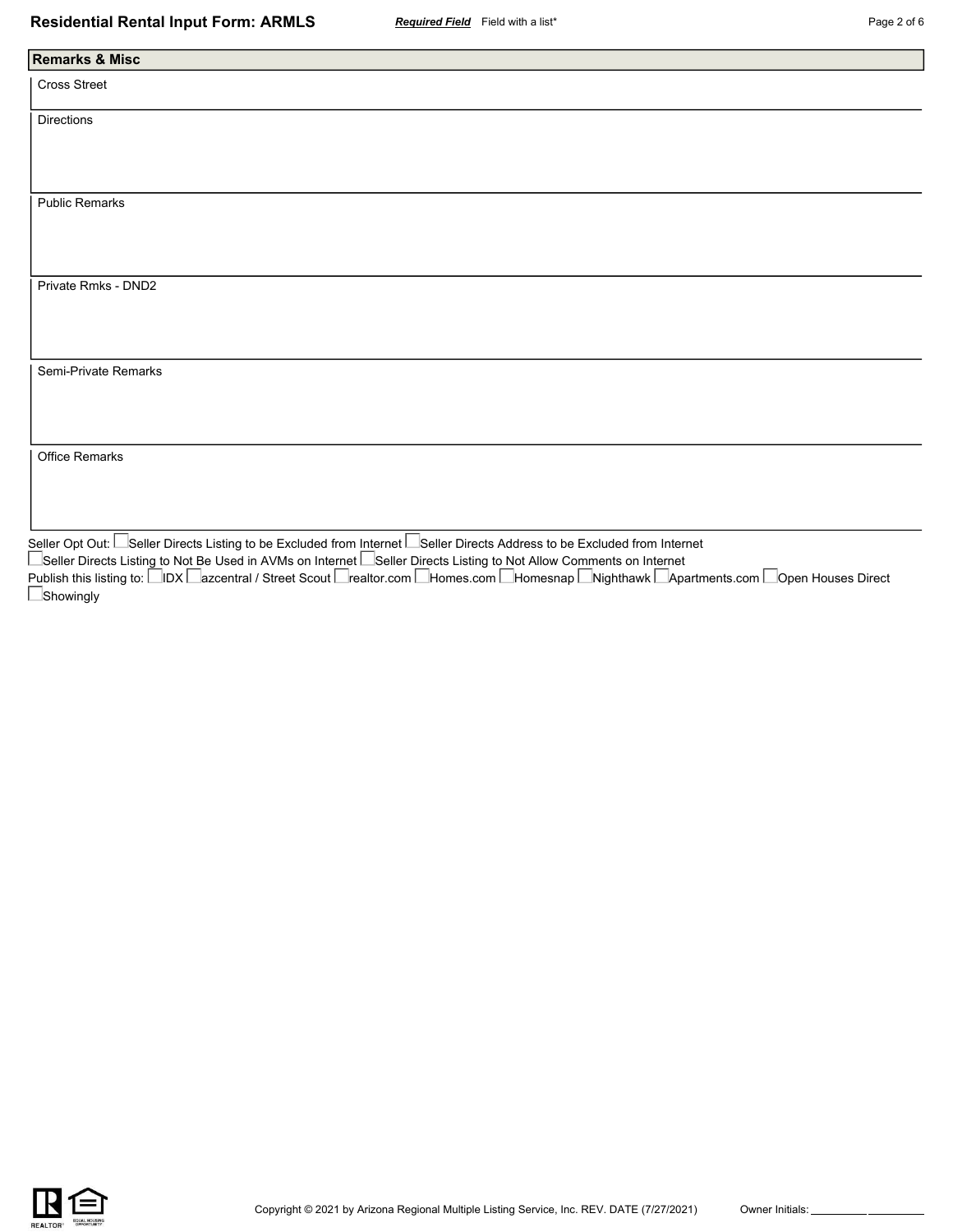**Residential Rental Input Form: ARMLS** *Required Field* Field with a list\* **Page 3 of 6** Page 3 of 6

| <b>Legal Info</b>                                                      | <b>Architect</b>                                  |                                             | <b>Community Features</b>                        |                                               |
|------------------------------------------------------------------------|---------------------------------------------------|---------------------------------------------|--------------------------------------------------|-----------------------------------------------|
| Township:                                                              | Architect:                                        |                                             | <b>Biking/Walking Path</b>                       | Children's Playgrnd                           |
| Range:                                                                 |                                                   |                                             | Clubhouse/Rec Room                               | Coin-Op Laundry                               |
| Section:                                                               | <b>Building Style</b>                             |                                             | Comm Tennis Court(s)                             | <b>Community Laundry</b>                      |
| Plat:                                                                  | 2-3-4 Plex                                        | Clustered                                   | Community Media Room                             | <b>Community Pool</b>                         |
| Block:                                                                 | String                                            | <b>High Rise</b>                            | Community Pool Htd                               | <b>Community Spa</b>                          |
| Lot Number:                                                            | Master Bathroom: 1 to 11 req'd                    |                                             | Community Spa Htd                                | Concierge                                     |
| Cnty Rcrd Bk & Pg #:                                                   | 3/4 Bath Master Bdrm                              | Full Bth Master Bdrm                        | <b>Gated Community</b>                           | Golf Course                                   |
|                                                                        | Separate Shwr & Tub                               | Double Sinks                                | <b>Guarded Entry</b><br><b>Historic District</b> | Handball/Racquetball<br><b>Horse Facility</b> |
| Special Listing Cond: 1 to 4 req'd                                     | Private Toilet Room                               | 2 Master Baths                              | Lake Subdivision                                 | Near Bus Stop                                 |
| Owner/Agent<br>Age Restricted                                          | Tub with Jets                                     | <b>Bidet</b>                                | Near Light Rail Stop                             | On-Site Guard                                 |
| N/A<br>Also for Sale                                                   | Walk-in Shower                                    | None                                        | <b>Transportation Svcs</b>                       | <b>Workout Facility</b>                       |
| # of Beds Furnished                                                    | Other (See Remarks)                               |                                             | <u>Dining Area:</u> 1 to 7 req'd                 |                                               |
| # Kings:                                                               | <b>Master Bedroom</b>                             |                                             | Formal                                           | Eat-in Kitchen                                |
| # Queens:                                                              | Split                                             | Upstairs                                    | <b>Breakfast Room</b>                            | Dining in LR/GR                               |
| # Full:                                                                | Downstairs                                        | Not Split                                   | Dining in FR                                     | <b>Breakfast Bar</b>                          |
| # Twins:                                                               | <b>Additional Bedroom</b>                         |                                             | Other (See Remarks)                              |                                               |
| # Bunks:                                                               |                                                   |                                             |                                                  |                                               |
| # Singles:                                                             | Other Bedroom Split                               | 2 Master Bdrms                              | Kitchen Features: 1 to 20 req'd                  |                                               |
| # Sleeper Sofa Beds:                                                   | <b>Other Bdrm Dwnstrs</b><br>Mstr Bdr Walkin Clst | Separate Bdrm Exit<br>Othr Bdr Walkin Clst  | 220 Volts in Kitchen                             | Range/Oven Elec                               |
| <b>Initial Move-in Costs</b>                                           | Mstr Bdrm Sitting Rm                              |                                             | Range/Oven Gas                                   | Cook Top Elec                                 |
| <u> Earnest Deposit:</u>                                               |                                                   |                                             | Cook Top Gas<br>Disposal                         | Gas Stub for Range<br>Dishwasher              |
| <b>Security Deposit:</b>                                               | Fireplace: 1 to 13 req'd                          |                                             | <b>Built-in Microwave</b>                        | Refrigerator                                  |
| <b>Credit Check Amount per Adult:</b>                                  | 1 Fireplace                                       | 2 Fireplaces                                | Engy Star (See Rmks)                             | <b>Reverse Osmosis</b>                        |
| <b>Cleaning Deposit/Fee:</b>                                           | 3+ Fireplaces                                     | Fireplace Family Rm<br>Fireplace Master Bdr | <b>Built In Recycling</b>                        | Wall Oven(s)                                  |
| <u> Pet Deposit/Fee:</u>                                               | Fireplace Living Rm<br>Two Way Fireplace          | Gas Fireplace                               | <b>Multiple Ovens</b>                            | Pantry                                        |
| <u>Pre-Paid Lst Mth Rnt:</u>                                           | <b>Freestnd Fireplace</b>                         | <b>Exterior Fireplace</b>                   | Walk-in Pantry                                   | <b>Granite Countertops</b>                    |
| <b>Application Fee:</b>                                                | Firepit                                           | No Fireplace                                | <b>Laminate Counters</b>                         | Non-laminate Counter                          |
| <u> Admin Fee:</u>                                                     | Other (See Remarks)                               |                                             | Kitchen Island                                   | None                                          |
| <b>Addtl Move-in Fees:</b>                                             | <b>Flooring</b>                                   |                                             | Laundry: 1 to 12 req'd                           |                                               |
| <b>Rental Info</b>                                                     | Carpet                                            | Concrete                                    | Washer Included                                  | Dryer Included                                |
| Pets: Non-Assistive Animals:                                           | Laminate                                          | Linoleum                                    | Engy Star (See Rmks)                             | Stacked Washer/Dryer                          |
| HOA Y/N:                                                               | Stone                                             | Sustainable                                 | Wshr/Dry HookUp Only                             | Gas Dryer Hookup                              |
| HOA Name:                                                              | Tile                                              | Vinyl                                       | 220 V Dryer Hookup                               | Inside                                        |
| HOA Telephone:                                                         | Wood                                              | Other                                       | In Garage                                        | <b>Upstairs Laundry</b>                       |
|                                                                        |                                                   |                                             | None                                             | Other                                         |
| HOA Paid By:                                                           |                                                   |                                             |                                                  |                                               |
| HOA Fee:                                                               | <b>Windows</b>                                    |                                             | See Remarks                                      |                                               |
| HOA Fee Paid (Freq):                                                   | $\Box$ Sunscreen(s)                               | Dual Pane<br>Low-E                          | <u>Basement:</u> 1 req'd                         |                                               |
| <b>Contact Name - DND2:</b>                                            | <b>ENERGY STAR Qualified</b>  <br>Windows         |                                             | <b>Basement Y/N:</b>                             |                                               |
| <b>Contact Phone - DND2:</b>                                           | Mechanical Sun Shds                               | <b>Tinted Windows</b>                       | <b>Basement Description</b>                      |                                               |
| <b>Property Sleeps:</b>                                                | <b>Triple Pane Windows</b>                        | Vinyl Frame                                 | Walkout                                          | Finished                                      |
| <u>Furnished?:</u>                                                     | <b>Wood Frames</b>                                |                                             | Unfinished                                       | $\sqcap$ Full                                 |
| Carpet Color:                                                          | Pool Features: 1 to 11 req'd                      |                                             | Partial                                          |                                               |
| Floor Number:                                                          | Private                                           | Fenced                                      |                                                  |                                               |
| <b>Rental Tax Percent:</b>                                             | Diving Pool                                       | Heated                                      | Separate Den/Office: 1 req'd                     |                                               |
| <b>Furnishings Include</b>                                             | Indoor                                            | Play Pool                                   | Sep Den/Office Y/N:                              |                                               |
| <b>BBQ Grill</b><br><b>Bedroom Furnishings</b>                         | Lap                                               | Above Ground                                | <b>Other Rooms</b>                               |                                               |
| Dining Room Furnishings<br>Dishes/Cookware                             | Solar Pool Equipment                              | Solar Thermal Sys                           | Family Room                                      | Great Room                                    |
| Living Room Furnishings<br>Linens/Towels                               | Variable Speed Pump                               | No Pool                                     | Library-Blt-in Bkcse                             | Bonus/Game Room                               |
| Patio Furniture<br>Recreational Equipment                              | Spa - Private: 1 to 4 req'd                       |                                             | Arizona Room/Lanai                               | Loft                                          |
| Other Furnishings:                                                     | Private                                           | Above Ground                                | Guest Qtrs-Sep Entrn                             | Exercise/Sauna Room                           |
| <u> <i>Occupant - DND2:</i></u> up to 1                                | Heated                                            | None                                        | Separate Workshop                                | Media Room                                    |
| Vacant<br>Owner                                                        |                                                   |                                             |                                                  |                                               |
| Interim Occupant<br>Tenant                                             |                                                   |                                             |                                                  |                                               |
| <b>Architecture</b>                                                    |                                                   |                                             |                                                  |                                               |
| Territorial/Santa Fe<br>Ranch                                          |                                                   |                                             |                                                  |                                               |
| Spanish<br>Contemporary<br>Other (See Remarks)<br>Santa Barbara/Tuscan |                                                   |                                             |                                                  |                                               |

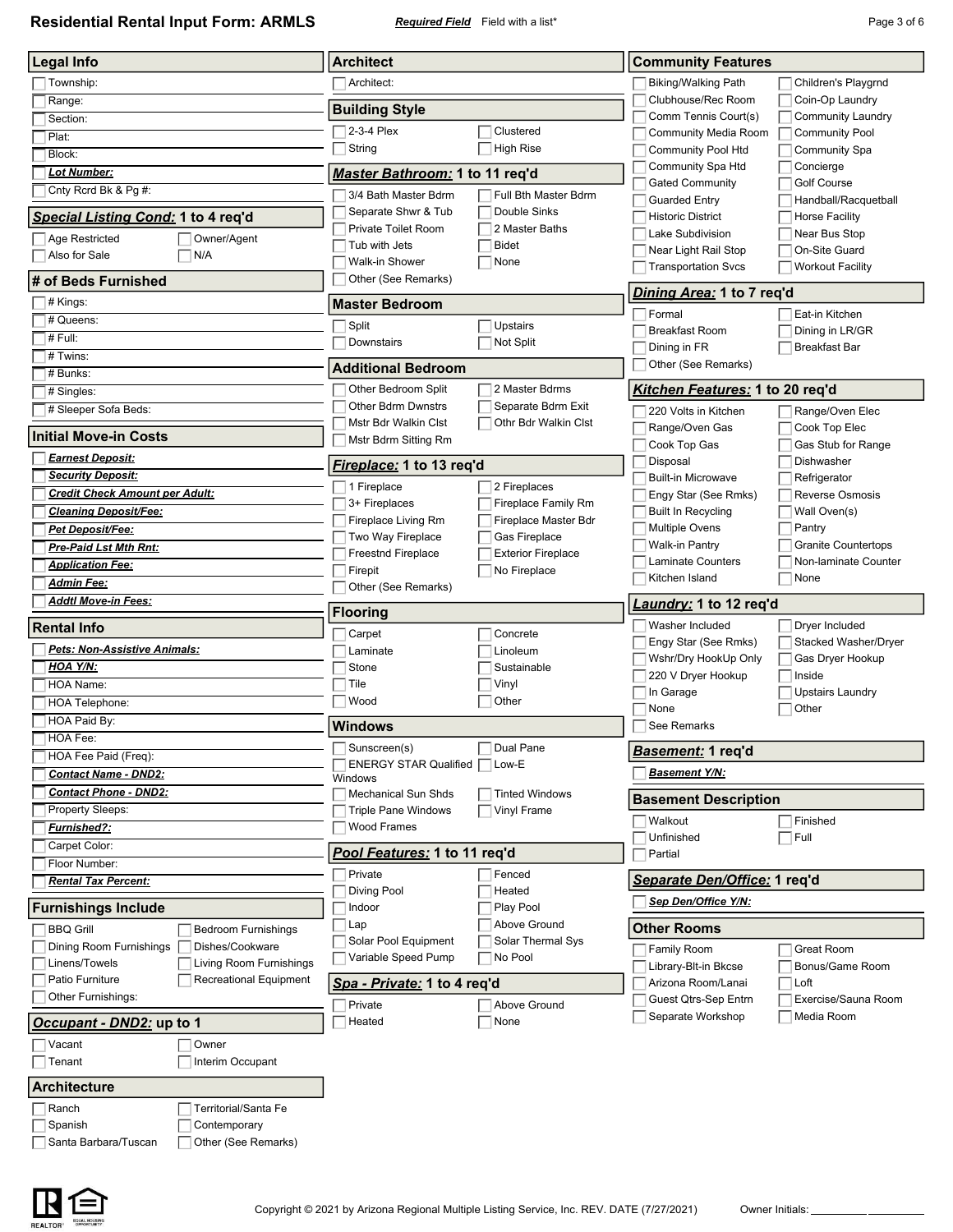**Residential Rental Input Form: ARMLS** *Required Field* Field with a list\* **Page 4 of 6** Page 4 of 6

| <b>Features</b>                                        |                                 | <b>Parking Features</b>                         |                                              | <b>Plumbing</b>                                          |                                                     |
|--------------------------------------------------------|---------------------------------|-------------------------------------------------|----------------------------------------------|----------------------------------------------------------|-----------------------------------------------------|
|                                                        |                                 |                                                 |                                              |                                                          |                                                     |
| Fix-Up Needs Repair<br>Vaulted Ceiling(s)              | Skylight(s)<br>9+ Flat Ceilings | Addtn'l Purchasable<br>Attch'd Gar Cabinets     | <b>Assigned Parking</b><br>Common            | <b>Recirculation Pump</b><br>Dual Flush Toilet           | <b>Tankless Ht Wtr Heat</b><br>Electric Hot Wtr Htr |
| Central Vacuum                                         | Wet Bar                         | <b>Community Structure</b>                      | Detached                                     | Engy Star Ht Wtr Htr                                     | Gas Hot Water Heater                                |
| Intercom                                               | Roller Shields                  | Dir Entry frm Garage                            | Electric Door Opener                         | Gas Hot Wtr - Tnklss                                     | Low Flow Fixtures                                   |
| <b>Fire Sprinklers</b>                                 | Elevator                        |                                                 | <b>Gated Parking</b>                         | Propane Hot Wtr Htr                                      | Rainwater Captr Sys                                 |
| Physcl Chigd (SRmks)                                   | No Interior Steps               | <b>Extnded Lngth Garage</b>                     | Off Site                                     |                                                          | Solar Hot Water Htr                                 |
| <b>Water Softener</b>                                  | Soft Water Loop                 | Golf Cart Garage                                | Permit/Decal Req'd                           | <b>Reclaimed Water Sys</b><br><b>Water Sense Faucets</b> | WaterSense Showerhead                               |
| Drink Wtr Filter Sys                                   | Other                           | Over Height Garage<br><b>Rear Vehicle Entry</b> | RV Garage                                    | WaterSense Toilet(s)                                     |                                                     |
| See Remarks                                            |                                 | <b>RV</b> Gate                                  | <b>RV Parking</b>                            |                                                          |                                                     |
|                                                        |                                 | Separate Strge Area                             | <b>Shared Driveway</b>                       | <b>Energy/Green Feature</b>                              |                                                     |
| <b>Accessibility Feat.</b>                             |                                 | Side Vehicle Entry                              | <b>Tandem Garage</b>                         | Solar Hot Water                                          | <b>Load Controller</b>                              |
| Zero-Grade Entry                                       | Dr/Access 32in+ Wide            | <b>Temp Controlled</b>                          | Unassigned Parking                           | Multi-Zones                                              | <b>Energy Audit</b>                                 |
| Hallways 36in+ Wide                                    | Hard/Low Nap Floors             | Valet                                           |                                              | Gray Water System                                        | Fresh Air Mechanical                                |
| Bath Roll-In Shower                                    | <b>Bath Raised Toilet</b>       | <b>Construction: 1 to 13 req'd</b>              |                                              | Solar Tubes                                              | Other (See Remarks)                                 |
| Bath Grab Bars                                         | <b>Bath Roll-Under Sink</b>     |                                                 |                                              | <b>ENERGY STAR Light</b>                                 |                                                     |
| <b>Bath Lever Faucets</b>                              | Bath 60in Trning Rad            | <b>Block</b>                                    | Frame - Wood                                 | Fixture                                                  |                                                     |
| Bath Scald Ctrl Fct                                    | <b>Bath Insulated Pipes</b>     | Frame - Metal                                   | <b>Brick</b>                                 | HERS Rating Y/N:                                         |                                                     |
| Ktch Apps Low/Secure                                   | <b>Ktch Low Counters</b>        | Slump Block                                     | Adobe                                        | <b>HERS Rating:</b>                                      |                                                     |
| Ktch Roll-Under Sink                                   | <b>Ktch Modified Range</b>      | <b>Blown Cellulose</b>                          | Ducts Professionally Air-                    | <b>HERS Cert Date:</b>                                   |                                                     |
| Ktch Low Cabinetry                                     | Ktch 60in Trning Rad            |                                                 | Sealed                                       | <b>Green/Energy Cert</b>                                 |                                                     |
| Ktch Insulated Pipes                                   | <b>Ktch Raised Dishwshr</b>     | <b>ICAT Recessed Lights</b>                     | ICFs (Insulated Concrete<br>Forms)           |                                                          |                                                     |
| Ktch Side Open Oven                                    | Lever Handles                   | Low VOC Insulation                              | Low VOC Wood Products                        | Energy Star Cert                                         | <b>LEED Certified</b>                               |
| Tactile/Visual Mrkrs                                   | Closet Bars 15-48in             | <b>Panelized Constrctn</b>                      | Rammed Earth                                 | <b>LEED Nghbrhood Dev</b>                                | Scotts Grn Bldg Prog                                |
| Ramps                                                  | <b>Stair Lifts</b>              | Spray Foam Insulatn                             | Straw-bale                                   | <b>HPwES</b>                                             | Indoor airPLUS Pkg                                  |
| <b>Remote Devices</b>                                  | <b>Exterior Curb Cuts</b>       | Other (See Remarks)                             |                                              | NGBS Green Program                                       |                                                     |
| Pool Ramp Entry                                        | Pool Power Lift                 |                                                 |                                              | <b>Green/Engy Cert Year</b>                              |                                                     |
| <b>MItpl Entries/Exits</b>                             |                                 | Const - Finish: 1 to 9 reg'd                    |                                              | Green/Engy Cert Year:                                    |                                                     |
| <b>Technology</b>                                      |                                 | Painted                                         | Stucco                                       | <b>Solar Panels</b>                                      |                                                     |
| 3+ Exist Tele Lines                                    | Pre-Wire Srnd Snd               | <b>Brick Trim/Veneer</b>                        | Stone                                        |                                                          |                                                     |
| Pre-Wire Sat Dish                                      | Sat Dish for TV                 | Siding                                          | <b>EIFS Synthetic Stcco</b>                  | Grid:                                                    |                                                     |
| Sat Dish for Internt                                   | Cable TV Avail                  | Low VOC Paint                                   | No VOC Paint                                 | kW:                                                      |                                                     |
| HighSpd Intrnt Aval                                    | Ntwrk Wrng One Room             | Other (See Remarks)                             |                                              | Ownership:                                               |                                                     |
| Ntwrk Wrng Multi Rms                                   | <b>Security System</b>          | <b>Construction Status</b>                      |                                              | Utilities: 1 to 9 req'd                                  |                                                     |
| Smart Home System                                      |                                 |                                                 |                                              |                                                          |                                                     |
|                                                        | Wireless Network                |                                                 |                                              |                                                          |                                                     |
|                                                        |                                 | To Be Built<br>Complete Spec Home               | <b>Under Construction</b>                    | <b>APS</b>                                               | <b>SRP</b>                                          |
| <b>Exterior Features</b>                               |                                 |                                                 |                                              | SW Gas                                                   | <b>City Electric</b>                                |
| Separate Guest House                                   | Tennis Court(s)                 | Roofing: 1 to 12 reg'd                          |                                              | City Gas                                                 | Oth Elec (See Rmrks)                                |
| Hand/Racquetball Cts                                   | Sport Court(s)                  | Comp Shingle                                    | Built-Up                                     | Oth Gas (See Rmrks)                                      | Butane/Propane                                      |
| Patio                                                  | Covered Patio(s)                | Tile                                            | Rock                                         | Other (See Remarks)                                      | Columbus Elec Co-Op                                 |
| Screened in Patio(s)                                   | Balcony                         | Shake                                           | Concrete                                     | <b>SSVEC</b>                                             |                                                     |
| Gazebo/Ramada                                          | <b>Circular Drive</b>           | Foam                                            | Rolled                                       | Water: 1 to 5 req'd                                      |                                                     |
| Storage                                                | Private Street(s)               | Metal                                           | <b>Reflective Coating</b>                    | <b>City Water</b>                                        | Pvt Water Company                                   |
| Pvt Yrd(s)/Crtyrd(s)                                   | <b>Misting System</b>           | Sub Tile Ventilation                            | Other (See Remarks)                          | Onsite Well                                              | Well - Pvtly Owned                                  |
| Childrens Play Area                                    | Built-in BBQ                    |                                                 |                                              | Well - Shared                                            | Hauled                                              |
| <b>BBQ</b>                                             | Other                           | Cooling: 1 to 7 req'd                           |                                              |                                                          |                                                     |
| <b>Mfg Home Features</b>                               |                                 | Refrigeration<br>Both Refrig & Evap             | <b>Evaporative Cooling</b><br>Ceiling Fan(s) | <b>Well Share</b>                                        |                                                     |
| Single Wide                                            | Multi-Wide                      | Window/Wall Unit                                | Programmable Thmstat                         | Well Share #:                                            |                                                     |
| In Subdivision                                         | Affidavit Affixture             | <b>ENERGY STAR Qualified</b>                    | Mini Split                                   | Sewer: 1 to 8 req'd                                      |                                                     |
| Other (See Remarks)                                    |                                 | Equipment<br>Other                              | See Remarks                                  | Sewer - Public                                           | Sewer - Private                                     |
| <b>Parking Spaces</b>                                  |                                 | <b>HVAC SEER Rating:</b>                        |                                              | Sewer - Available<br>Septic Tank                         | Sewer in & Cnctd<br>Septic in & Cnctd               |
| Garage Spaces:                                         |                                 | Heating: 1 to 5 req'd                           |                                              | No Sewer/Septic                                          | Other (See Remarks)                                 |
| <u> Carport Spaces:</u><br><b>Slab Parking Spaces:</b> |                                 | Ceiling                                         | Propane                                      | <b>Services</b>                                          |                                                     |
|                                                        |                                 | Electric                                        | <b>Natural Gas</b>                           |                                                          |                                                     |
|                                                        |                                 | Wall/Floor Heat                                 | <b>ENERGY STAR Qualified</b>                 | <b>City Services</b><br>Other (See Remarks)              | <b>County Services</b>                              |
|                                                        |                                 | Mini Split                                      | Equipment<br>No Heat                         |                                                          |                                                     |
|                                                        |                                 | Other                                           | See Remarks                                  | <u>Fencing:</u> 1 to 10 req'd                            |                                                     |
|                                                        |                                 |                                                 |                                              | Wrought Iron                                             | <b>Block</b>                                        |
|                                                        |                                 |                                                 |                                              | Wood                                                     | Concrete Panel                                      |
|                                                        |                                 |                                                 |                                              | Chain Link                                               | Wire                                                |
|                                                        |                                 |                                                 |                                              | Partial<br>Other                                         | None<br>See Remarks                                 |

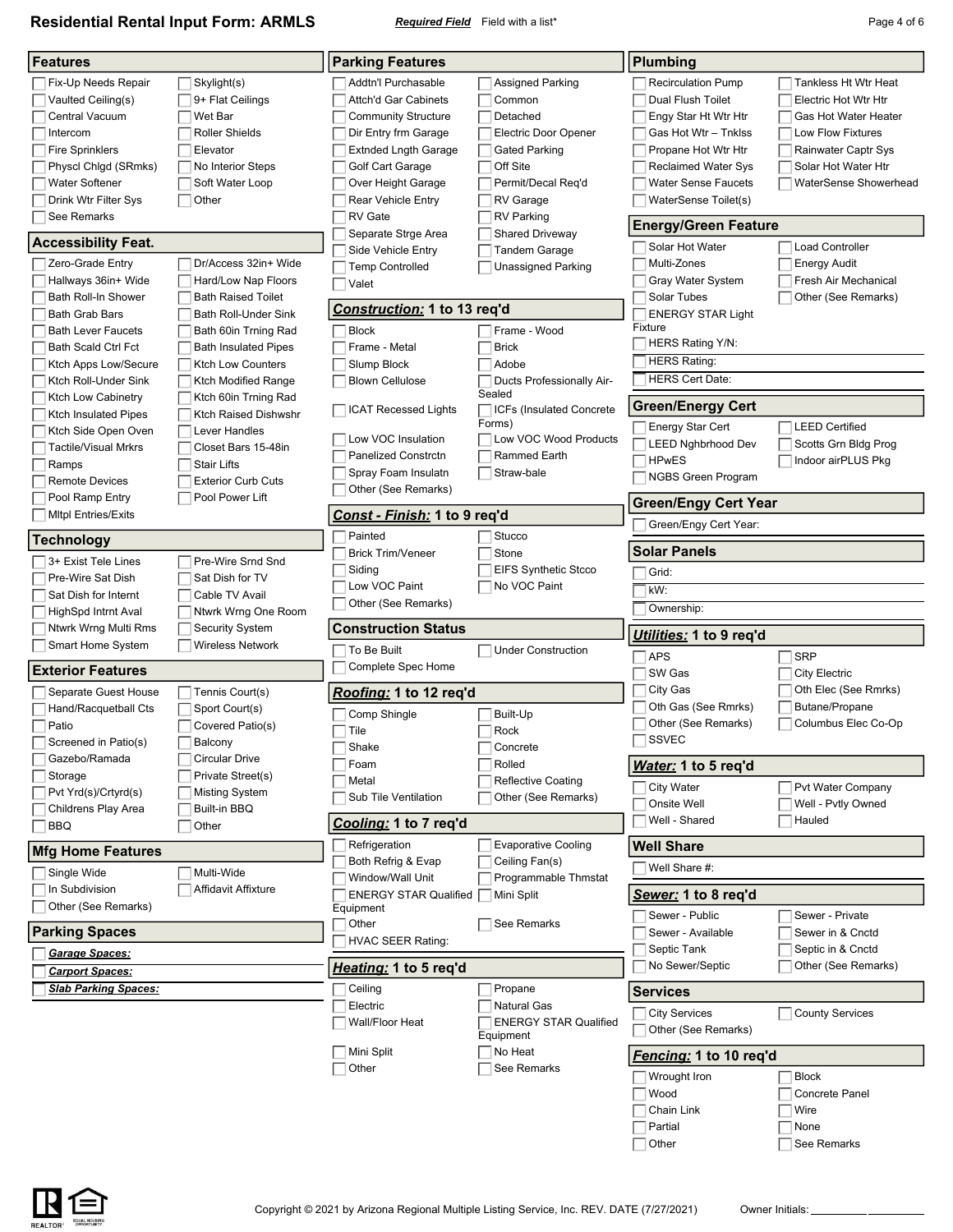**Residential Rental Input Form: ARMLS** *Required Field* Field with a list\* **Page 5 of 6** Page 5 of 6

| <b>Property Description</b>                                                                                                                                                                            |                                                                                                                                | <b>Unit Style</b>                                                                                                                                                                 |                                                                                                                                              | <b>Rent Includes</b>                                                                                                                                                 |                                                                                                                                                   |  |
|--------------------------------------------------------------------------------------------------------------------------------------------------------------------------------------------------------|--------------------------------------------------------------------------------------------------------------------------------|-----------------------------------------------------------------------------------------------------------------------------------------------------------------------------------|----------------------------------------------------------------------------------------------------------------------------------------------|----------------------------------------------------------------------------------------------------------------------------------------------------------------------|---------------------------------------------------------------------------------------------------------------------------------------------------|--|
| Border Pres/Pub Lnd<br>Golf Course Lot<br>Cul-De-Sac Lot<br>Nat Reg Historic Hms<br>Mountain View(s)<br>East/West Exposure<br>Street(s) Not Paved<br>Borders Common Area<br>Landscaping: 1 to 19 req'd | <b>Waterfront Lot</b><br>Hillside Lot<br>Corner Lot<br>City Light View(s)<br>North/South Exposure<br>Alley<br>Adjacent to Wash | All on One Level<br>Three or More Levels<br>One Common Wall<br>Three Common Walls<br>Neighbor Below<br>Poolside<br><b>Courtyard Facing</b><br>Penthouse<br><b>Master Bed Size</b> | <b>Two Levels</b><br>No Common Walls<br><b>Two Common Walls</b><br>Neighbor Above<br>End Unit<br><b>Ground Level</b><br><b>Street Facing</b> | Electric<br>Water<br><b>Garbage Collection</b><br>Phone - Long Distanc<br><b>Dishes</b><br>Repairs<br>Sec System Monitorng<br>Pool Svc-Chem Only<br>Pest Control Svc | Gas<br>Sewer<br>Phone - Local<br>Linen<br><b>Maid Service</b><br>Cable TV<br>Pool Service - Full<br><b>Gardening Service</b><br><b>Rental Tax</b> |  |
| Dirt Front                                                                                                                                                                                             | Dirt Back                                                                                                                      | $\exists$ King                                                                                                                                                                    | Queen                                                                                                                                        | Utility Caps Apply                                                                                                                                                   | <b>Internet Access</b>                                                                                                                            |  |
| Gravel/Stone Front<br><b>Desert Front</b>                                                                                                                                                              | Gravel/Stone Back<br>Desert Back                                                                                               | Double                                                                                                                                                                            | Twin                                                                                                                                         | None<br>Special Terms - Utilities:                                                                                                                                   | Other (See Remarks)                                                                                                                               |  |
| <b>Natural Desert Front</b>                                                                                                                                                                            | <b>Natural Desert Back</b>                                                                                                     | Disclosures: 1 to 6 req'd                                                                                                                                                         |                                                                                                                                              | <b>Rent Payable</b>                                                                                                                                                  |                                                                                                                                                   |  |
| <b>Grass Front</b><br><b>Synthetic Grass Frnt</b><br>Yrd Wtring Sys Front                                                                                                                              | Grass Back<br><b>Synthetic Grass Back</b><br><b>Yrd Wtring Sys Back</b>                                                        | <b>Rental Disc Avail</b><br>Agency Discl Req<br><b>Well Disclosure</b>                                                                                                            | Spr Fnd/WQARF/DOD<br>Special Asmnt Dist<br>Vicinity of an Airport                                                                            | Owner<br>Certified Funds Only                                                                                                                                        | Property Manager                                                                                                                                  |  |
| Auto Timer H2O Front                                                                                                                                                                                   | Auto Timer H2O Back                                                                                                            | None                                                                                                                                                                              | Other (See Remarks)                                                                                                                          | <b>Possession (Rentals)</b>                                                                                                                                          |                                                                                                                                                   |  |
| <b>Irrigation Front</b><br>None                                                                                                                                                                        | <b>Irrigation Back</b>                                                                                                         | <b>Window Coverings: 1 to 5 reg'd</b><br><b>Drapes</b>                                                                                                                            | <b>Blinds</b>                                                                                                                                | Immediate<br>Other                                                                                                                                                   | Refer to Date Availb                                                                                                                              |  |
| <b>Horse Features</b>                                                                                                                                                                                  |                                                                                                                                | <b>Vertical Blinds</b>                                                                                                                                                            | <b>Shutters</b>                                                                                                                              | <b>Fully Refundable Dep</b>                                                                                                                                          |                                                                                                                                                   |  |
| Corral(s)<br>Barn                                                                                                                                                                                      | Stall<br><b>Tack Room</b>                                                                                                      | None<br><b>Forms Required</b>                                                                                                                                                     |                                                                                                                                              | <b>Security Deposit</b><br>Pet Deposit                                                                                                                               | <b>Cleaning Deposit</b><br>None                                                                                                                   |  |
| Arena<br><b>Hot Walker</b>                                                                                                                                                                             | <b>Auto Water</b><br><b>Commercial Breed</b>                                                                                   | <b>AAR Lease</b>                                                                                                                                                                  | Listers                                                                                                                                      | <b>Prtl Refundable Dep</b>                                                                                                                                           |                                                                                                                                                   |  |
| <b>Commercial Board</b><br>Other                                                                                                                                                                       | <b>Bridle Path Access</b><br>See Remarks                                                                                       | Owners<br>Listers ID - Stmnt<br>Call Lister                                                                                                                                       | Credit Rprt Lister's<br><b>Credit Report Other</b><br>None                                                                                   | <b>Security Deposit</b><br>Pet Deposit                                                                                                                               | <b>Cleaning Deposit</b><br>None                                                                                                                   |  |
| <b>Showing Instructions</b>                                                                                                                                                                            |                                                                                                                                |                                                                                                                                                                                   |                                                                                                                                              | <b>Non-Refundable Dep</b>                                                                                                                                            |                                                                                                                                                   |  |
| Tenants' Rights<br>Special Instructions See                                                                                                                                                            | <b>Alarm Activated</b>                                                                                                         | Lease Term<br><b>Minimum Lease Term (Months):</b>                                                                                                                                 |                                                                                                                                              | <b>Security Deposit</b><br>Pet Deposit                                                                                                                               | <b>Cleaning Deposit</b><br>None                                                                                                                   |  |
| <b>Private Remarks</b><br><b>Permission Required to Show:</b>                                                                                                                                          |                                                                                                                                | <u>Lease Information:</u> 1 to 23 req'd                                                                                                                                           |                                                                                                                                              | <b>Earnest Dep Payable</b>                                                                                                                                           |                                                                                                                                                   |  |
| To Schedule Showing:<br>Notify:<br>Primary Showing Contact:                                                                                                                                            |                                                                                                                                | Lease Option<br>First Rgt of Refusal<br>Accept Back-ups<br>Application Lister's                                                                                                   | Lease Purchase<br><b>Inventory List</b><br>Special Avibl (CLO)<br>Lister Writes Lease                                                        | <b>Listing Broker</b><br>Owner<br>Deposit Held/Broker                                                                                                                | Leasing Broker<br>Csh/Cert Fnds Only<br>Deposit Held/Owner                                                                                        |  |
| <b>ARMLS Lockbox:</b>                                                                                                                                                                                  |                                                                                                                                | Management - Broker                                                                                                                                                               | Management - Owner                                                                                                                           | Commission Paid                                                                                                                                                      |                                                                                                                                                   |  |
| <b>Non-ARMLS Lockbox:</b><br><b>Property Access</b><br>Alarm Code - DND2:<br>Gate Code - DND2:                                                                                                         |                                                                                                                                | Gov't Assist Acceptd<br>No Smoking Allowed<br><b>Waterbeds Allowed</b>                                                                                                            | Smoking Allowed<br>No Smoking Prefernce<br>Other (See Remarks)                                                                               | Flat Fee<br>Upon Occupancy<br>Renewal Comm (CLO)<br>Other (CLO)                                                                                                      | Percent of Gross<br>Month to Month<br>Receipt of Ttl Funds                                                                                        |  |
| Mech-box Code - DND2:                                                                                                                                                                                  |                                                                                                                                |                                                                                                                                                                                   |                                                                                                                                              | <b>Contact Info</b>                                                                                                                                                  |                                                                                                                                                   |  |
| Other Code - DND2:<br>Lockbox Location:                                                                                                                                                                |                                                                                                                                |                                                                                                                                                                                   |                                                                                                                                              | List Agt Primary Phn:<br><b>CoList Primary Phn:</b><br>Office Fax Number:<br>List Agent Home Phn:<br>List Agent Hme Phn 2:                                           |                                                                                                                                                   |  |
|                                                                                                                                                                                                        |                                                                                                                                |                                                                                                                                                                                   |                                                                                                                                              | List Agent Cell Phn:<br>List Agent Cell Phn2:<br>List Agent Ofc Phn2:                                                                                                |                                                                                                                                                   |  |
| <b>Room Information</b>                                                                                                                                                                                |                                                                                                                                |                                                                                                                                                                                   |                                                                                                                                              |                                                                                                                                                                      |                                                                                                                                                   |  |

| Room Namet                                                                                                                                              | ∣Length | Width | lLevel | Remarks |
|---------------------------------------------------------------------------------------------------------------------------------------------------------|---------|-------|--------|---------|
|                                                                                                                                                         |         |       |        |         |
|                                                                                                                                                         |         |       |        |         |
|                                                                                                                                                         |         |       |        |         |
|                                                                                                                                                         |         |       |        |         |
|                                                                                                                                                         |         |       |        |         |
|                                                                                                                                                         |         |       |        |         |
|                                                                                                                                                         |         |       |        |         |
|                                                                                                                                                         |         |       |        |         |
|                                                                                                                                                         |         |       |        |         |
| HRoom Name: Master Bedroom   Bedroom   Bedroom 2   Bedroom 3   Bedroom 4   Bedroom 5   Bedroom 6   Bedroom 7   Bedroom 8   Den   Living Room   Dining   |         |       |        |         |
| Doom   Eamily Doom   Kitchen   Ropus Doom   Came Doom   Loft   Croat Doom   Modia Doom   Office   Workshop   Library   Exercise Doom   Sauna   AZ Doom/ |         |       |        |         |

Room | Family Room | Kitchen | Bonus Room | Game Room | Loft | Great Room | Media Room | Office | Workshop | Library | Exercise Room | Sauna | AZ Room/ Lanai | Breakfast Room | Garage 1 | Garage 2 | Basement | Other Room

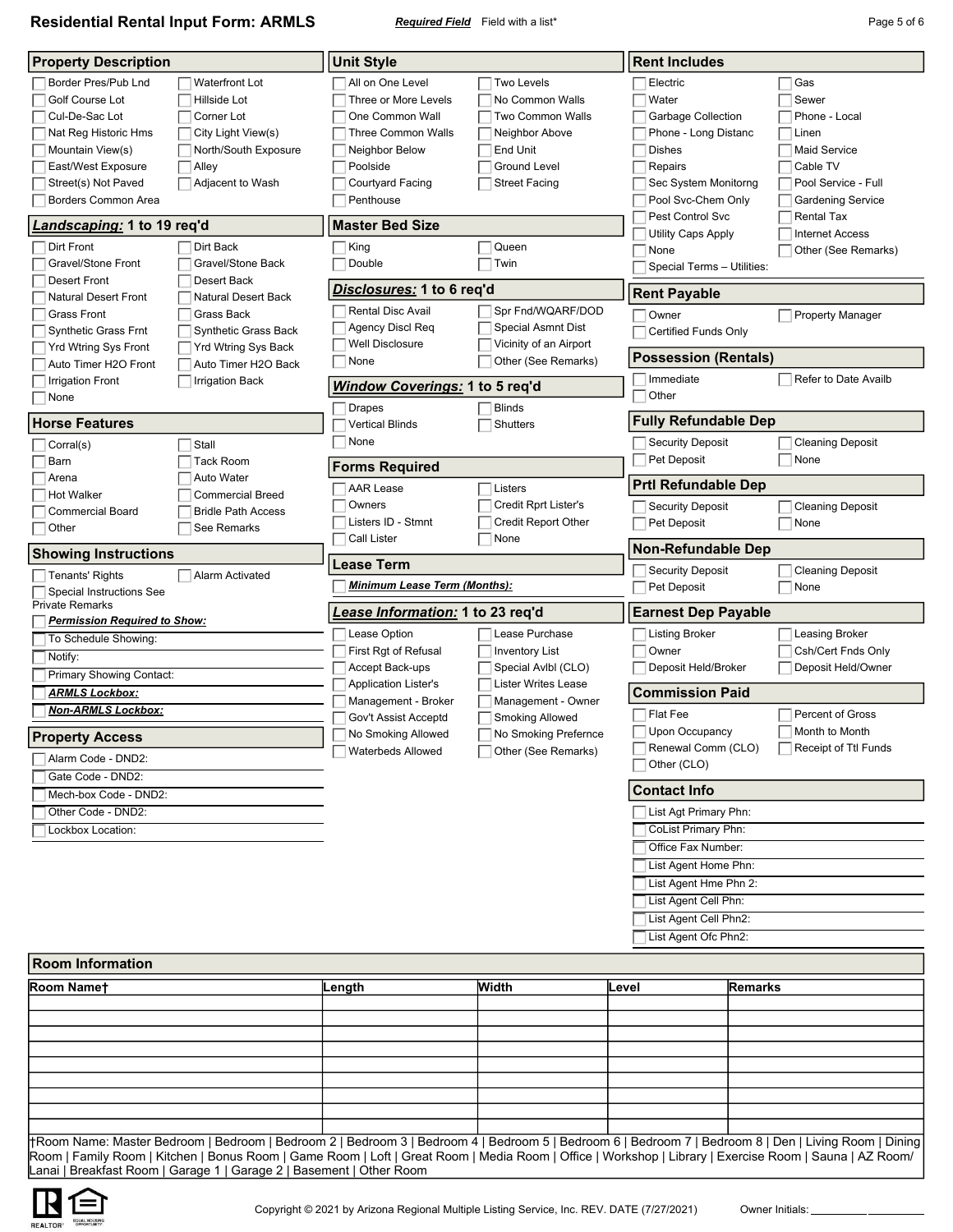### **Residential Rental Input Form: ARMLS Page 6 of 6 Page 6 of 6**

| Room Namet                                                                                                                                                                                                                                                                                                       | Length | <b>Width</b> | Level | Remarks |
|------------------------------------------------------------------------------------------------------------------------------------------------------------------------------------------------------------------------------------------------------------------------------------------------------------------|--------|--------------|-------|---------|
|                                                                                                                                                                                                                                                                                                                  |        |              |       |         |
|                                                                                                                                                                                                                                                                                                                  |        |              |       |         |
|                                                                                                                                                                                                                                                                                                                  |        |              |       |         |
|                                                                                                                                                                                                                                                                                                                  |        |              |       |         |
|                                                                                                                                                                                                                                                                                                                  |        |              |       |         |
|                                                                                                                                                                                                                                                                                                                  |        |              |       |         |
|                                                                                                                                                                                                                                                                                                                  |        |              |       |         |
|                                                                                                                                                                                                                                                                                                                  |        |              |       |         |
|                                                                                                                                                                                                                                                                                                                  |        |              |       |         |
|                                                                                                                                                                                                                                                                                                                  |        |              |       |         |
|                                                                                                                                                                                                                                                                                                                  |        |              |       |         |
|                                                                                                                                                                                                                                                                                                                  |        |              |       |         |
|                                                                                                                                                                                                                                                                                                                  |        |              |       |         |
|                                                                                                                                                                                                                                                                                                                  |        |              |       |         |
|                                                                                                                                                                                                                                                                                                                  |        |              |       |         |
|                                                                                                                                                                                                                                                                                                                  |        |              |       |         |
|                                                                                                                                                                                                                                                                                                                  |        |              |       |         |
|                                                                                                                                                                                                                                                                                                                  |        |              |       |         |
|                                                                                                                                                                                                                                                                                                                  |        |              |       |         |
|                                                                                                                                                                                                                                                                                                                  |        |              |       |         |
|                                                                                                                                                                                                                                                                                                                  |        |              |       |         |
| †Room Name: Master Bedroom   Bedroom   Bedroom 2   Bedroom 3   Bedroom 4   Bedroom 5   Bedroom 6   Bedroom 7   Bedroom 8   Den   Living Room   Dining<br>Room   Eamily Room   Kitchen   Ronus Room   Came Room   Loft   Croat Room   Modia Room   Office   Workshop   Library   Exercise Room   Sauna   AZ Room/ |        |              |       |         |

m | Kitchen | Bonus Room | Game Room | Loft | Great Room | Media Room | Office | Workshop | Library | Exercise Room | Sa Lanai | Breakfast Room | Garage 1 | Garage 2 | Basement | Other Room

#### **Owner's Signature**

The undersigned Owner acknowledges and reaffirms that this Profile Sheet is an integral part of the Listing Contract between Owner and Broker, that all information in the Profile Sheet is true, correct and complete, that the Owner will promptly notify Broker if there is any material change in such information during the term of this Listing and that Owner will indemnify other persons for inaccuracies in such information as further provided in the Listing Contract. If there is a conflict between the Listing Contract and this Profile Sheet, the terms of this Profile Sheet shall prevail. Owner agrees to indemnify and hold Broker, all Boards or Associations of REALTORS®, ARMLS and all other brokers harmless against any and all claims, liability, damage or loss arising from any misrepresentation or breach of warranty by Owner in this Listing, any incorrect information supplied by Owner and any facts concerning the Property not disclosed by Owner, including without limitation, any facts known to Owner relating to adverse conditions or latent defects.

Owner **Date** 

Owner **Date** 

## **Listing Agent's/Broker's Signature**

The undersigned Agent/Broker represents and warrants that the information in and manner of execution of this Profile Sheet and the related Listing Contract comply in all respects with the Rules and Regulations of ARMLS and the Agent's/Broker's Board or Association of REALTORS®.

**Listing Broker** Date **Date 2018 Date 2018 Date 2018 Date 2018 Date 2018 Date**